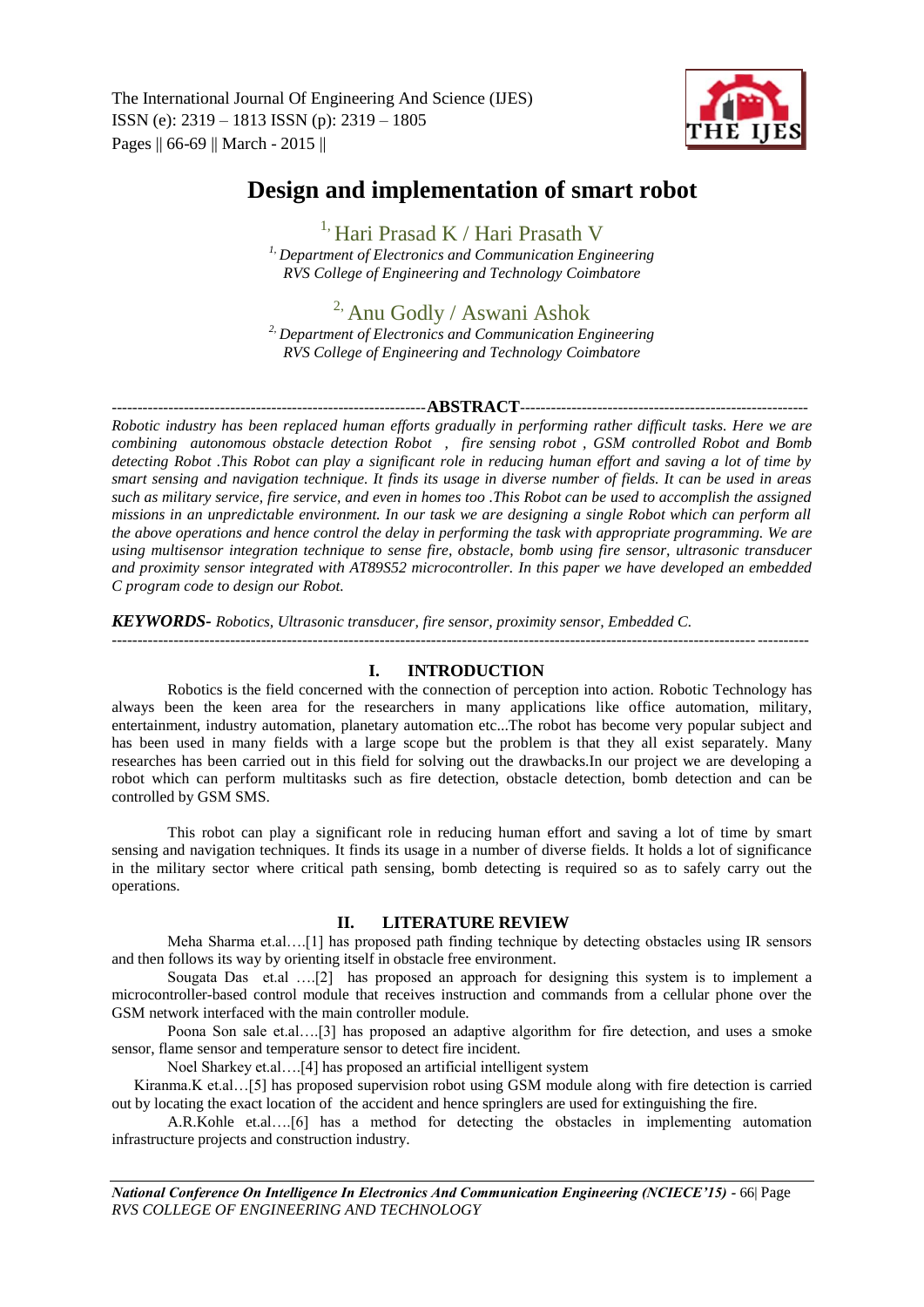Daniel W.Watson et.al….[7] has proposed the path planning robot for altruistically negotiating system using the Near-sighted Tarzan Algorithm.

Weijun Zang et.al....[8] has proposed an automatic collision avoidance approach for remote control of reduntant manipulator by dynamic trajectory planning algorithm.

Upendra saharkar et.al….[9] has proposed the remedies over the obstacles in implementing automation in Indian infrastructure projects.

Ehud Sharlin et.al….[10] has proposed a three dimensional tangible user interface for controlling a robotic team.

## **III. ARCHITECTURAL DETAILS**

The Smart Robot consists of following components as shown in following fig assembled on chassis. Here we are using AT89S52 Microcontroller, fire sensor, signal control unit ultrasonic distance sensor, interfacing control unit, bomb detector, LCD, GSM modem, drive, relay and two D.C motors are interconnected via 4 connecting wires.

#### *The components:*

*a. Flame sensor:* A flame sensor is used to detect the flame occurence. When sensor detects the fire, then it became short circuit. When there is no fire it will be open circuit. The flame sensor is like a small module and it is connected to resistor. This can form the voltage divider circuit which is connected with inverting input terminal of the comparator. A non inverted terminal is applied with the reference voltage. The comparator is constructed with inbuilt operational amplifier. When there is no fire, the fire sensor became open circuit. So the inverting terminal voltage is greater than non inverting input signal. Now comparator output is 0v.hence 0v is applied to MC .when there occurs a fire, the fire sensor became 5v.so the inverting input terminal voltage is less than non inverting input terminal. Now comparator output is 5v. Hence 5v voltage is given to MC.

*b. Ultrasonic Distance Sensor:* Ultrasonic transducer also known as transceivers work on the principle similar to radar and sonar which evaluates the attributes of a target by interpreting the echoes from radio or sound waves. It is a device which converts energy into ultrasound or sound waves above the range of human hearing. The parallax ultrasonic distance sensor provides precise, non contact distance from above 2cm (0.8 inches) to 3 meters (3.3yards).Its very easy to connect. The sensor works by transmitting an ultrasonic burst and providing an output pulse that corresponds to the time required, for the burst echo to return to the sensor. The distance of the target is calculated in accordance with the echo pulse width. The location at which a transducer focuses the sound can be determined by the active transducer area and shape, the ultrasound frequency and the sound velocity of the propagation medium. Ultrasonic sensors are widely used to detect movements of targets and to measure the distance to targets in many automation applications. Ultrasonics is a great solution for clear object detection, clear label detection. Target colour and or reflectivity do not affect ultrasonic sensors which can operate at high glare environments. The ultrasonic sensor is a pair sensors has a receiver and a transmitter sensor. The presence of the obstacle can be indicated by the ultrasonic waves from the transmitter and hence the receiver checks the transmitted signal. If any obstacle is detected the directions of the robot is automatically changed.

*c. LCD: A* 16X2 LCD is used here*. A 16*X2 LCD it can display 16 characters per line and there are two such lines. Each character in this LCD is displayed in the form of 5X7 pixel matrix. The command and data are the two such registers in LCD. The command instructions given to the LCD are stored in the command register. The predefined tasks like initializing, clearing its screen, setting the cursor position, controlling display etc..., can be done by the command instructions given to the LCD. The data to be displayed on the LCD is stored in the data register. The data is in ASCII value of the character to be displayed on the LCD.

*d. Proximity Sensor:* Inductive proximity sensors are widely used in various applications to detect the metal devices. They are used in various environment high reliability. Inductive proximity sensors, generates an EMF and detect the eddy current losses induced. When the field is disturbed by metal target, the coil generates a field, wrapped round, a ferrite coil, which is used by a transistorized circuit to produce oscillations. The target, while entering the EMF produced by the coil, while decrease the oscillations due to eddy current developed in the target. If the target approaches the sensor, within so called sensor range, the oscillations cannot be produced anymore. The detector circuit generates an output signal controlling a relay or switch.

*National Conference On Intelligence In Electronics And Communication Engineering (NCIECE'15) -* 67| Page *RVS COLLEGE OF ENGINEERING AND TECHNOLOGY*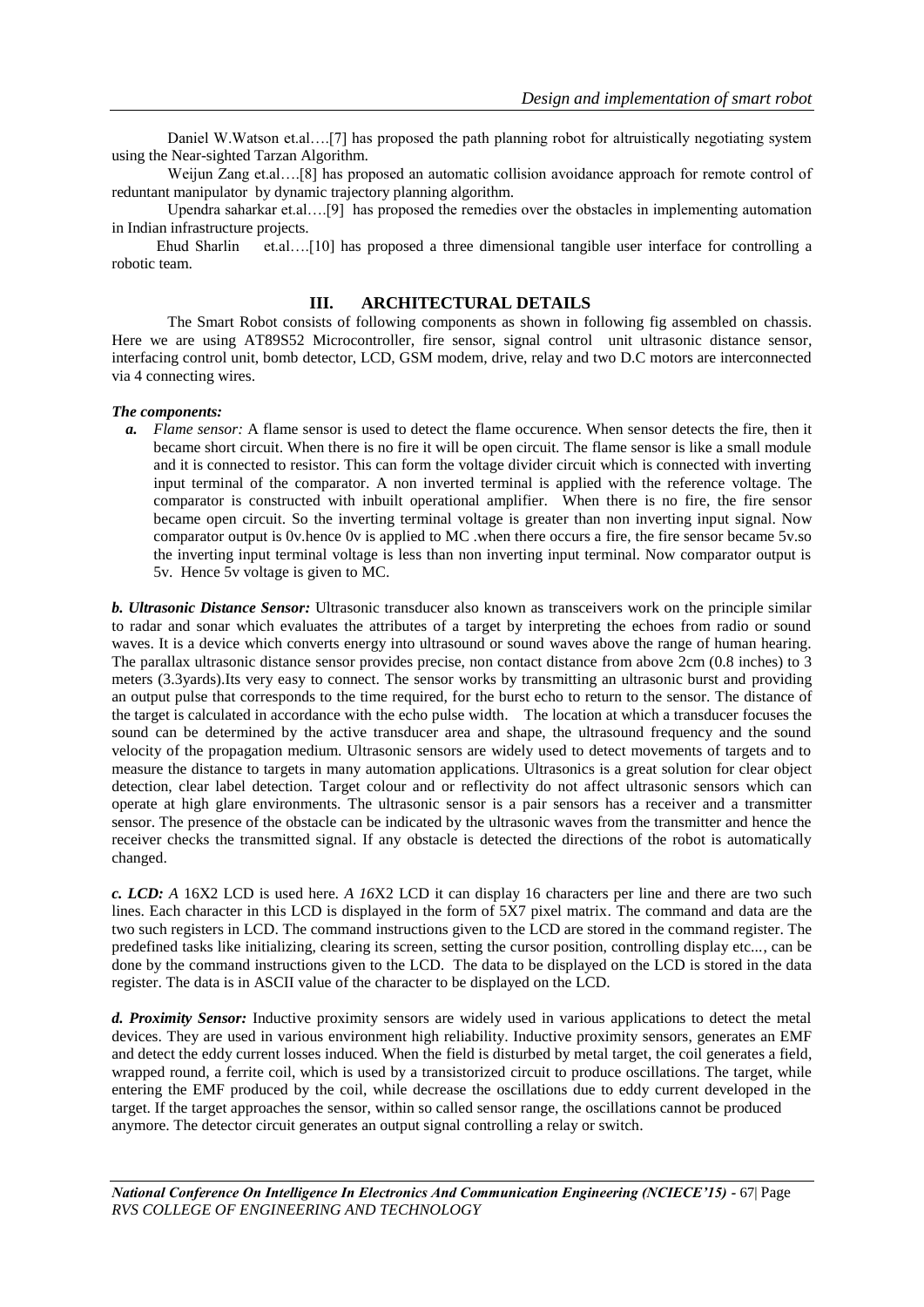

**BLOCK DIAGRAM** 

*e. signal control unit:* The control unit is a circuitry that controls the flow of data through the processor and coordinates the activities of the other units within it , and it controls what happens inside the processor. The control unit receives external instructions or commands which it converts to a sequence of control signals that the control unit applies to the data path to implement a sequence of register-transfer level operations.SCU prevents the overlapping of information.

*f. GSM Modem:* We have used general packet radio service (GPRS) modem SIM900 from SIMCON ltd. The SIM900 is a complete Quad Band GSM/GPRS solution in a SMT module which can be embedded into the customer application .Featuring an industry-standard interface the SIM900 delivers GPRS/GSM 900/1800/1900 MHZ performances for voice, SMS, data and fax in a small form factor and with low power consumption. With a tiny configuration of 24mmX24mmX3mm, SIM900 can fit almost all the space requirements, especially for user demand of design.

**g. Microcontroller-AT89S52:** The AT 89S52 is a low power , high performance CMOS 8 bit MC With 8K bytes of in-system programmable flash memory. The on-chip flash allows the program memory to be reprogrammed in-system or by a conventional non-volatile memory programmer. By combining a versatile 8 bit CPU within system programmable flash on a monolithic chip, the AT8952 is a powerful MC which provides a high flexible and cost effective system to many embedded controlled applications. The idle mode helps in stopping the CPU. The power down mode saves the RAM contents but freeze the oscillator, disabling all other chip function until the next interrupt or hardware reset.

#### **IV. OPERATION:**

When power is given to the circuit through 6V battery, microcontroller will be turned on and as per the logic it sends signals to the components connected to it. The robot will start moving if START command is given through SMS. The processing and decision process of AT89S52 is based on embedded C coding. It facilitates the microcontroller to take a left turn on facing an obstacle on the pure right of the axis aligned along its path. Similarly it takes a right turn on facing an obstacle on the pure left of the axis aligned at its path. For an obstacle in forward direction along its path axis, it takes a right turn. For an object between forward and left direction, it introduces a delay and then turns right and viceversa implementation of an object between forward and right direction. If all the three directions are blocked after a certain delay it moves back. It is based on the working of ultrasonic distance sensor. In the absence of all of the above mentioned scenarios, the robot will move forward. The comparator compares the reference voltage with the obtained output voltage of the sensor. The fire sensor is used to detect the flame occurrence. On the basis open or short circuit we can detect the presence of fire. In case of bomb detection, here we are using induction proximity sensor which is based on the induction principle, where the sensor acts as a primary coil and if any bomb detected it will acts as a secondary coil, then it produces some flux lines between the sensor and bomb and it sends the information to microcontroller. The voltage can be controlled with the help of regulators such as 7812 and 7815. Our robot is designed in such a way that it can perform multiple operations and hence saves time and human efforts. Our robot can easily implement in military sectors.

*National Conference On Intelligence In Electronics And Communication Engineering (NCIECE'15) -* 68| Page *RVS COLLEGE OF ENGINEERING AND TECHNOLOGY*